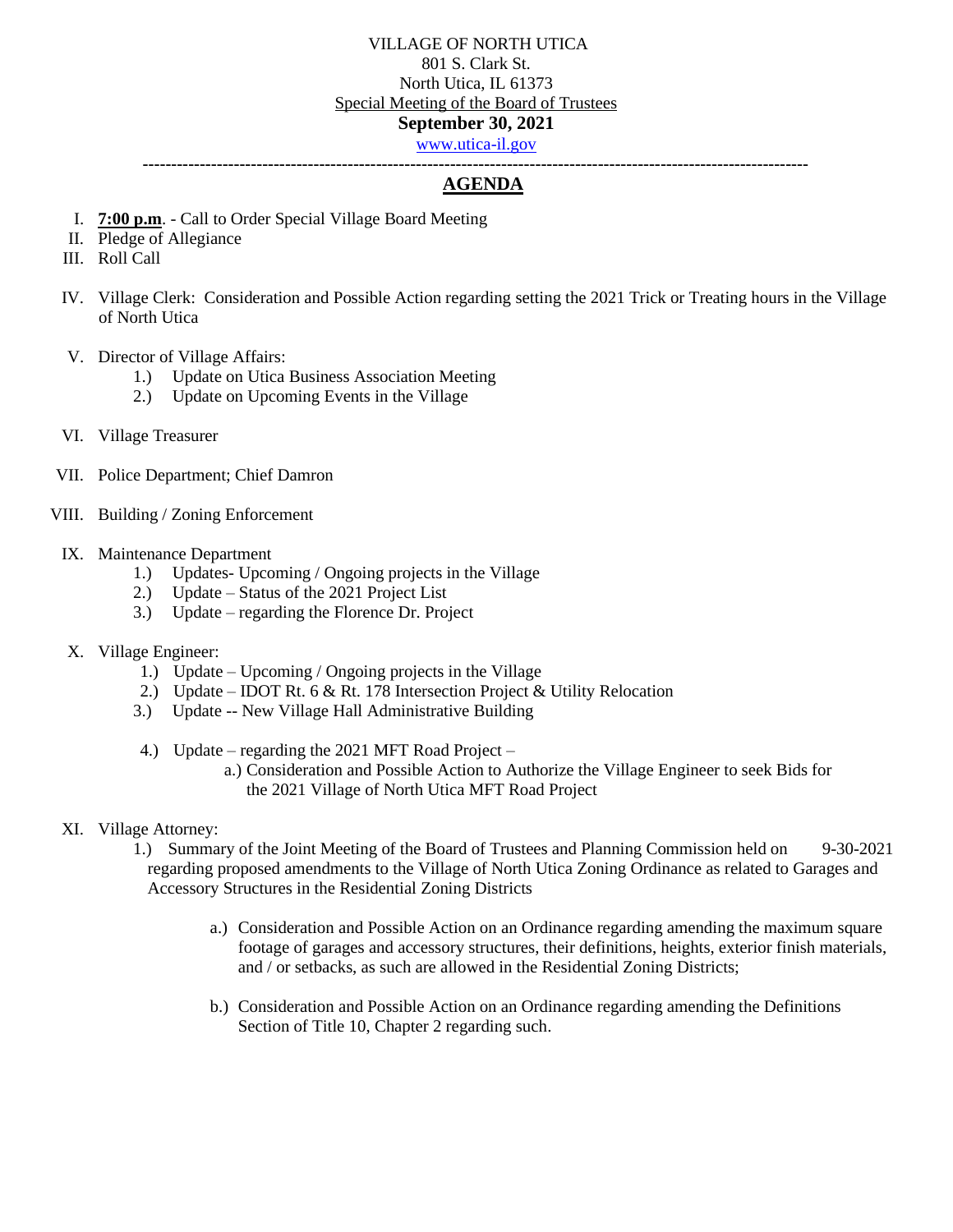- 2.) Summary of the Planning Commission Meeting held on 9-30-2021 regarding proposed amendments to the Village of North Utica Zoning Ordinance as related to Cannabis Growth, Sale, Manufacturing and / or products containing Cannabidiol ("CBD") and / or Tetrahydrocannabinol ("THC")
	- a.) Consideration and Possible Action on an Ordinance regarding potential amendments to the Village of North Utica Zoning Ordinance (Title 10 et. al.) including but not limited to, provisions within the Definitions Section (Section 10-2-1 et. al.) and in regard to consideration of whether, in what circumstances, and / or in which Zoning Districts, Cannabis Dispensary Business Establishments, Cannabis Growth and / or Manufacturing Businesses, and Cannabis Social Areas may be allowed, including but not being limited to, consideration of allowances as defined within provisions of the recently enacted State of Illinois Cannabis Regulation and Tax Act, and any and all other matters related in any matter to the growth, manufacturing, sale and / or use of Cannabis within the Corporate Limits of the Village of North Utica and matters related thereto;
- 3.) Consideration and Possible Action on an Ordinance regarding potential amendments to the Village of North Utica Zoning Ordinance (Title 10 et. al.) including but not limited to, provisions within the Definitions Section (Section 10-2-1 et. al.) and in regard to consideration of under what circumstances, and / or in which Zoning Districts, the sale and / or manufacturing of products containing Cannabidiol ("CBD") and / or Tetrahydrocannabinol ("THC") may be allowed, and any and all other matters related thereto, within the Corporate Limits of the Village of North Utica and matters related thereto.
- 4.) Consideration and Possible Action regarding Establishing a Moratorium on the issuance of licenses for hotels, motels, boarding houses, lodging houses, bed and breakfast establishments, and vacation rental units within the Village of North Utica.
- XII. Village President
- XIII. Committee / Trustee Reports:
	- 1.) Trustee Reports
	- 2.) Updates from Committees:
		- a.) Village of North Utica Governmental Affairs Committee
		- b.) Village of North Utica Fire & School Liaison Committee
		- c.) Village of North Utica Zoning Ordinance Review Committee
- XIV. Public Comment
- XV. Executive Session
	- 1.) The appointment, employment, compensation, discipline, performance or dismissal for specific employees
	- 2.) Pending Litigation
	- 3.) Purchase/Sale/Lease of Real Property
- XVI. Possible Action regarding Executive Session items
	- 1.) The appointment, employment, compensation, discipline, performance or dismissal for specific employees
	- 2.) Pending Litigation
	- 3.) Purchase/Sale/Lease of Real Property
-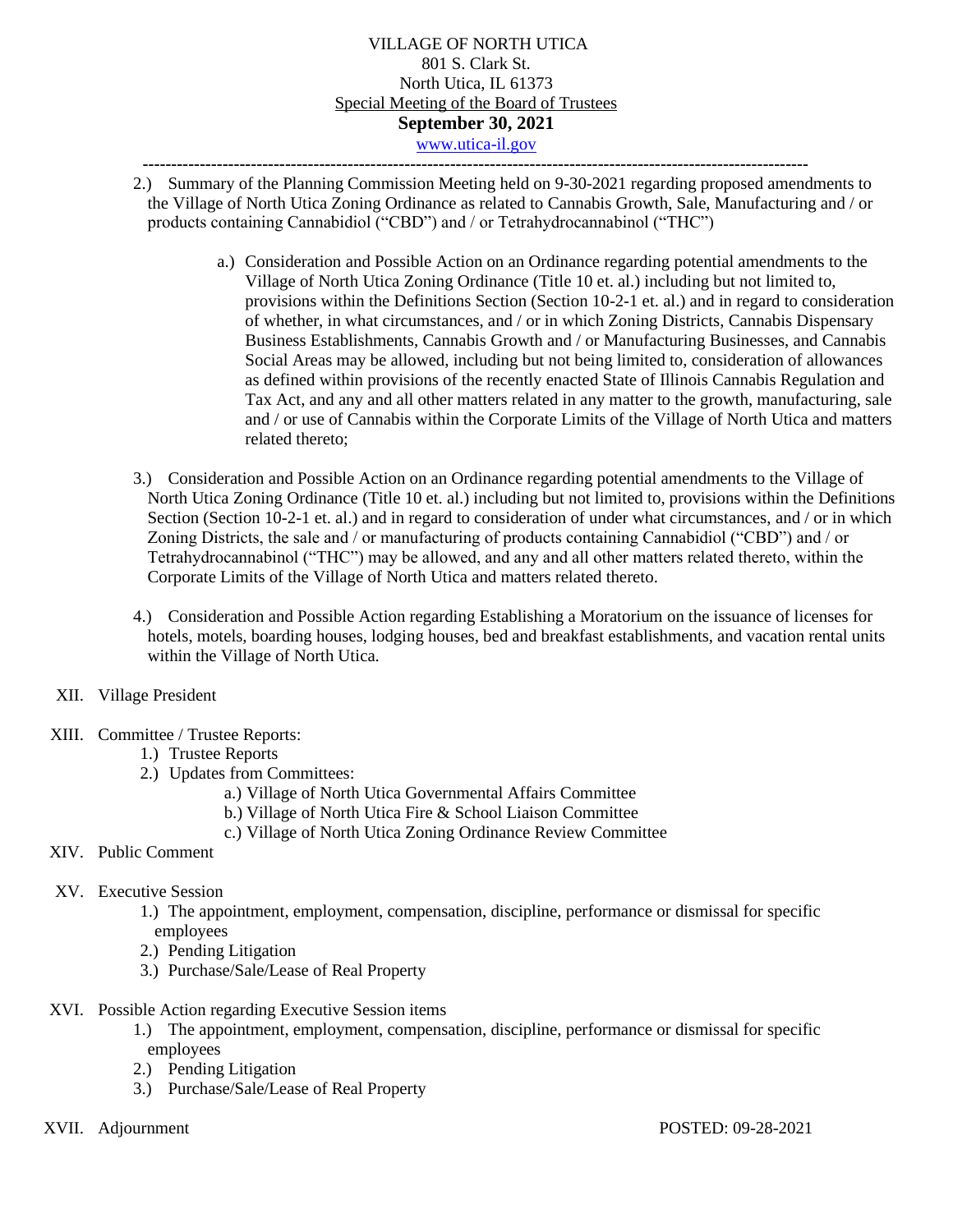**---------------------------------------------------------------------------------------------------------------------**

#### MINUTES

At 7:45 pm the Special Meeting of the Board of Trustees was called to Order by Village President David Stewart who then led the Pledge of Allegiance. Village Clerk Laurie Gbur recorded the meeting attendance. Present at the meeting were Trustees John Schweickert, Nate Holland, Mary Pawlak, Debbie Krizel and Jim Schrader. Also present were Village Attorney Herb Klein, Village Engineer Kevin Heitz, Public Works Director / Zoning Enforcement Officer Curt Spayer, Director of Village Affairs Jamie Turczyn, Village Treasurer Jill Margis and Police Chief Rodney Damron. Trustee Ron Pawlak was absent from the meeting.

Village Clerk: It was motioned by Trustee Schrader, seconded by Trustee M. Pawlak to set the Trick or Treat Hours in the Village of North Utica for 5:30 pm – 7:30 pm on Sunday, October 31, 2021.

5 Yes 1 Absent (R. Pawlak) Motion Carried

Director of Village Affairs: NONE

Village Treasurer: NONE

Police Department: Chief Damron stated that the Vintage Illinois Wine Festival was a great event and everything went well during the weekend.

Building / Zoning Enforcement: NONE

Maintenance Department: Public Works Director Curt Spayer provided an update on the ongoing projects in the Village. Florence Dr. Project – The Florence Dr. Project is approx. 45% complete. Spayer stated that they had to take a break from the project to set up for events however, now the work will continue and he is hoping to have the project finished within 3 weeks.

Village Engineer: Village Engineer Kevin Heitz provided an update on the ongoing projects in the Village. IL Rt. 178 & Rt. 6 Intersection Roundabout Project – The utility relocation will be completed during this construction season and then the roundabout project will resume in early 2022.

New Village Hall Administrative Building – The renovations to the new building are coming along well. The flooring has been finished and the windows are being wrapped and the A/C in the Clerk's Office has been finished.

2021 MFT Road Project – The street assessment will be complete and we should be ready to go out for bids before the next meeting. It was motioned by Trustee Schweickert, seconded by Trustee M. Pawlak to authorize the Village Engineer to seek bids for the 2021 MFT Road Project.

5 Yes 1 Absent (R. Pawlak) Motion Carried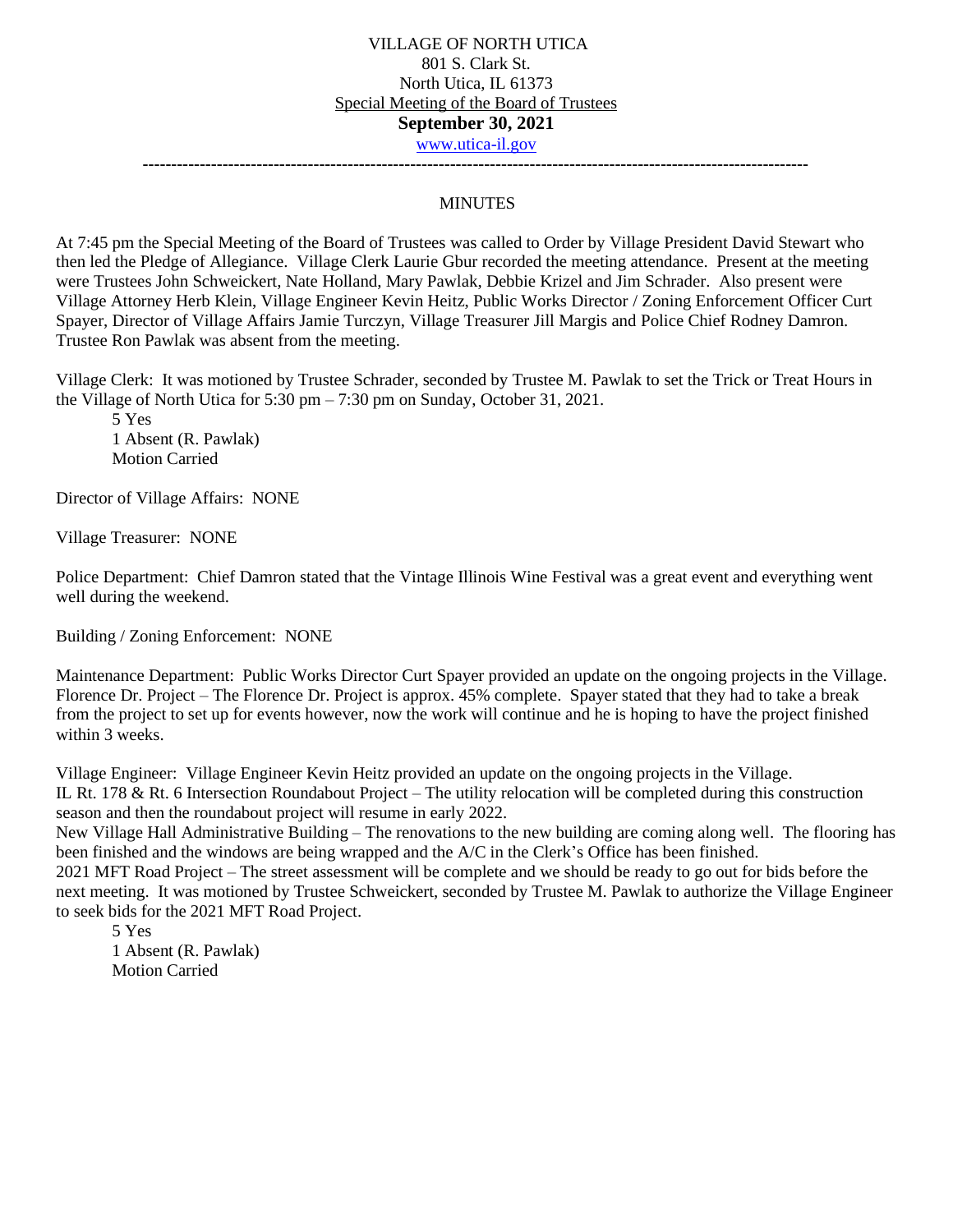**---------------------------------------------------------------------------------------------------------------------**

#### MINUTES

Village Attorney: Attorney Klein provided a brief summary of the Joint Board of Trustees & Planning Commission Meeting that was held earlier in the evening, on 9-30-2021, regarding proposed amendments to the Village of North Utica Zoning Ordinance as related to Garages and Accessory Structures in the Residential Zoning Districts. The Planning Commission unanimously recommended to adopt a new chart for proposed garages and lot sizes; to increase the garage door height to 10 ft.; to define 'accessory building' in the Zoning Ordinance and to require a Special Use for all shipping containers in the Residential Zoning District. After a brief discussion, it was then motioned by Trustee Schweickert, seconded by Trustee Krizel to approve an Ordinance adopting the chart for proposed garages and lot sizes; to increase the garage door height to 10 ft.; to define 'accessory building' in the Zoning Ordinance and to require a Special Use for all shipping containers in the Residential Zoning District. ORD 2021-31

5 Yes 1 Absent (R. Pawlak)

Motion Carried

Attorney Klein then provided a brief summary of the Planning Commission Meeting that was held earlier in the evening, on 9-30-2021, regarding proposed amendments to the Village of North Utica Zoning Ordinance as related to Cannabis Growth, Sale, Manufacturing and / or products containing Cannabidiol ("CBD") and / or Tetrahydrocannabinol ("THC"). Discussion was held among the Board. The Planning Commission unanimously recommended that the Village prohibit growing, selling or manufacturing Cannabis. Attorney Klein stated that the State of Illinois allows a community to prohibit the aforementioned businesses except for a medical dispensary.

Trustee Schrader stated that if the Village prohibits the growth or manufacturing or sale of cannabis completely, a developer looking to construct a business related to cannabis won't be interested in coming to the Village. "Those developers will take their business to other communities and the jobs and the revenue from that business will go there too."

Trustee Krizel stated that she has concerns that this type of business does not fit with the plan of what the Village is looking to attract for our community.

Trustee Schweickert stated that if a potential developer is looking at property to develop for a cannabis related business in the Village, the word 'prohibit' would not scare them away.

Trustee Schrader disagreed and stated that 'prohibit' is a strong word.

Trustee Holland stated that even though he doesn't want a cannabis business located in the downtown, he doesn't want to miss out on the revenue from something that could be developed in the C-3 Zoning District near I-80.

Trustee Krizel stated that we have a lot that we are starting to build on and a cannabis business doesn't fit with that type of growth that we are looking for.

Trustee Schweickert stated that the manufacturing plant in Oglesby seems to be successful.

Mayor Stewart suggested that the Board Table to discussion until the November Board Meeting for further research and review; the Board agreed. It was then motioned by Trustee M. Pawlak, seconded by Trustee Schweickert to Table the item as related to Cannabis until the November Board Meeting.

5 Yes 1 Absent (R. Pawlak) Motion Carried

Attorney Klein then provided a summary regarding the Planning Commission Meeting held earlier in the evening related to potential amendments to the Village of North Utica Zoning Ordinance (Title 10 et. al.) including but not limited to, provisions within the Definitions Section (Section 10-2-1 et. al.) and in regard to consideration of under what circumstances, and / or in which Zoning Districts, the sale and / or manufacturing of products containing Cannabidiol ("CBD") and / or Tetrahydrocannabinol ("THC") may be allowed, and any and all other matters related thereto, within the Corporate Limits of the Village of North Utica and matters related thereto.